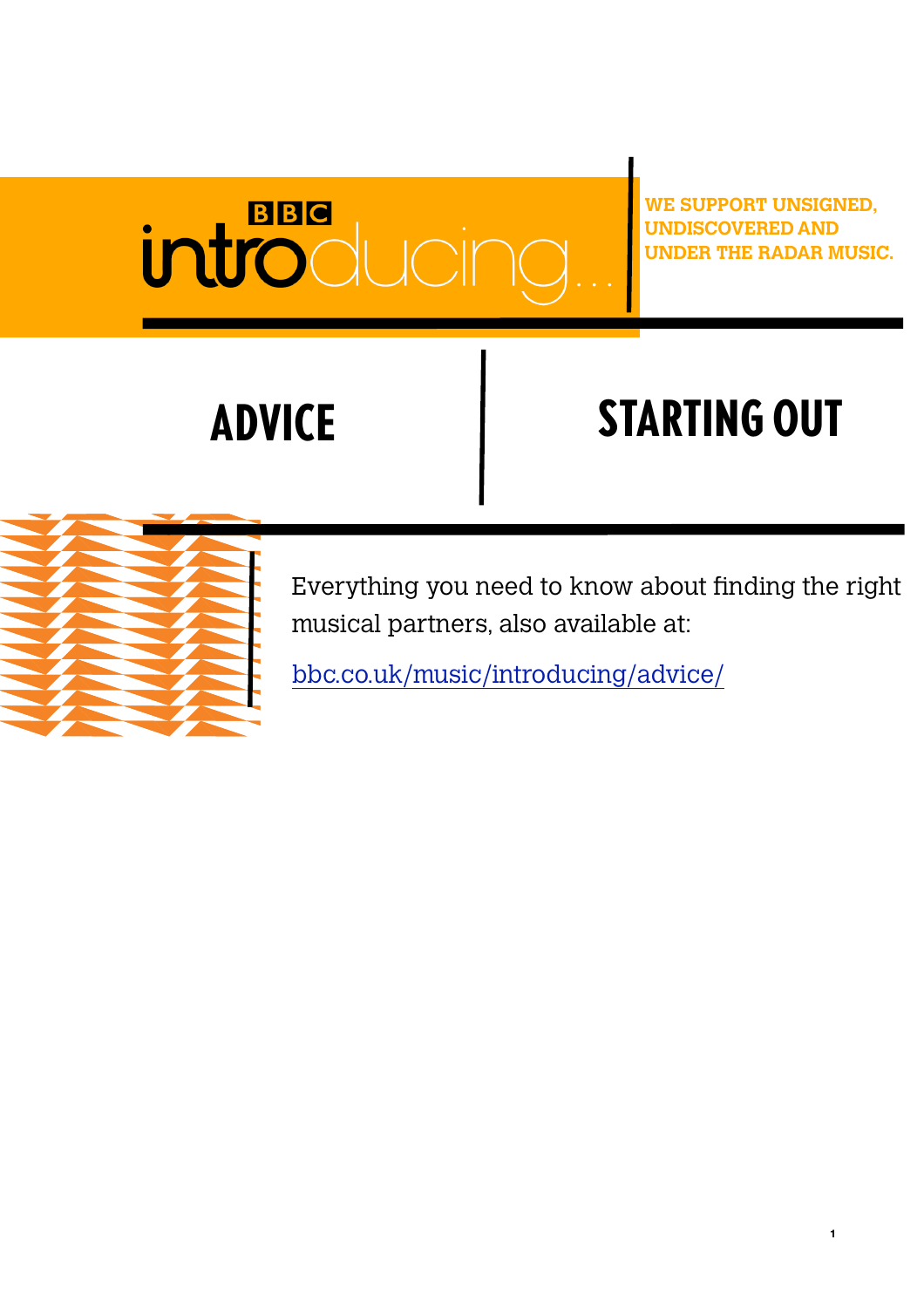| <b>STARTING OUT</b> |                                  | $\overline{\mathbf{3}}$ |
|---------------------|----------------------------------|-------------------------|
|                     | <b>GETTING TOGETHER</b>          | $\overline{\mathbf{3}}$ |
|                     | <b>HOW TO START</b>              | $\overline{\mathbf{3}}$ |
|                     | <b>AUDITIONS</b>                 | $\overline{\mathbf{3}}$ |
|                     | <b>PICKING A NAME</b>            | 4                       |
|                     | <b>PRACTISING AND REHEARSING</b> | 4                       |
|                     | <b>GETTING ON</b>                | 5                       |
|                     | <b>THE RIGHT GEAR</b>            | $\boldsymbol{6}$        |
|                     | <b>GUITARS</b>                   | $\boldsymbol{6}$        |
|                     | <b>BASS GUITARS</b>              | $\overline{1}$          |
|                     | <b>DRUMS</b>                     | $\boldsymbol{8}$        |
|                     | <b>KEYBOARDS AND SYNTHS</b>      | $\boldsymbol{8}$        |
|                     | <b>MICS</b>                      | $\boldsymbol{8}$        |
|                     | <b>AMPS</b>                      | 9                       |
|                     | <b>SONGWRITING</b>               | 9                       |
|                     | <b>WHERE TO START</b>            | 9                       |
|                     | <b>LYRICS</b>                    | 9                       |
|                     | <b>DJING</b>                     | 9                       |
|                     | <b>DECKS</b>                     | 9                       |
|                     | <b>OTHER ESSENTIALS</b>          | 9                       |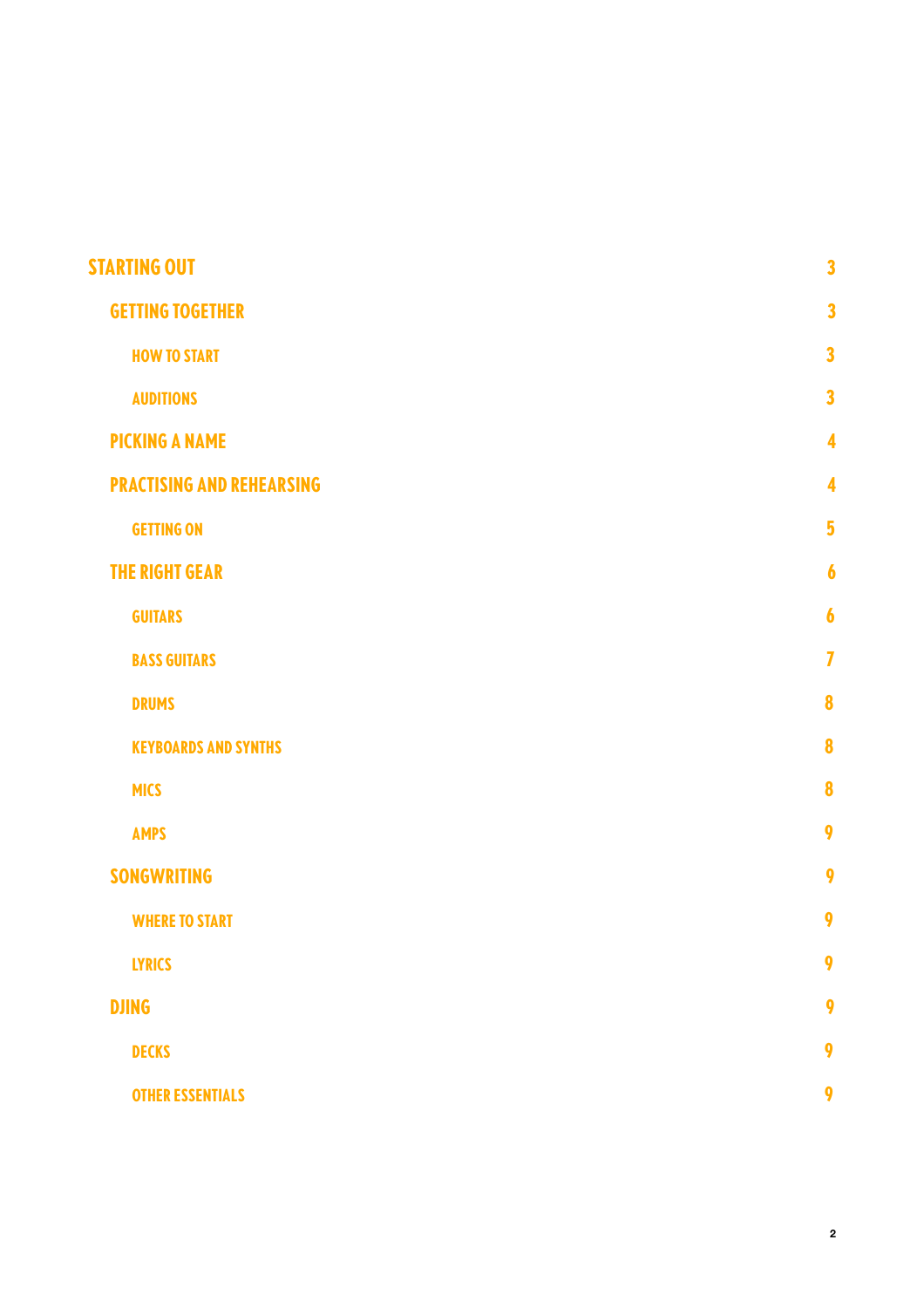# <span id="page-2-0"></span>**STARTING OUT**

#### <span id="page-2-1"></span>**GETTING TOGETHER**

#### <span id="page-2-2"></span>**HOW TO START**

You might like to control every aspect of your music or you may feel most creative when working with other people. Spending time with other musicians means you can bounce ideas off each other and make use of each other's skills and contacts. Even if you're a solo act you may find you need the help of someone else when performing live. School, college, university or work have brought many great acts together, so keep a look out for any untapped talent around you.

Most bands start with a bunch of mates picking up instruments, coming up with some songs and teaching themselves along the way. This can be the best way to kick off your musical career but it's worth bearing in mind that if you really want to make a go of it you'll be spending a lot more time together. Just because you're mates, don't be afraid to have a plan and make sure everyone's willing to put in the work: it could save some hassle later on.

Another way to meet potential bandmates and collaborators is to just be sociable. Any local gig that you go to or play at is a perfect place to meet new people who are interested in the same music as you. If you watch a band you like, there's no harm in asking if you can meet up to play together sometime, especially if you think you could bring something new to the table. Try and keep in touch with people you meet. They may be committed to something now, but later down the line they may want to work on other projects, giving you the opportunity to poach them for your own band.

Don't discount the idea of going it alone - not everyone wants or needs to team up with other people to make it. You may feel that you work better on your own or that the sort of music you want to make just doesn't need that many people to bring it to life. As well as being a solo artist you can make a good living writing for other people. Bear in mind though that further down the line you may need to work with other musicians when it comes to recording or playing live.

#### <span id="page-2-3"></span>**AUDITIONS**

If you're struggling to find people to join you on your musical mission you could also try advertising for bandmates in music mags like NME, local papers, music shops, rehearsal studio notice boards or sites like [MusoFinder.](http://www.musofinder.com) You can also send out a quick message to your friends on any social networking sites you use to see if they, or anyone they know, might be interested. If you're a songwriter, [Songlink](http://www.songlink.com)  [International](http://www.songlink.com) or the [British Academy of Songwriters, Composers and Authors](http://www.basca.org.uk) offer detailed databases that could link you up with an appropriate performer for your material.

When you've got somebody in mind, it's important to make sure that your personalities and ambitions won't clash in the future. If you arrange an audition, make sure their playing style and the music they want to make suit what you have in mind. Be willing to compromise and try out new things – approaching music from a different perspective can be a good thing.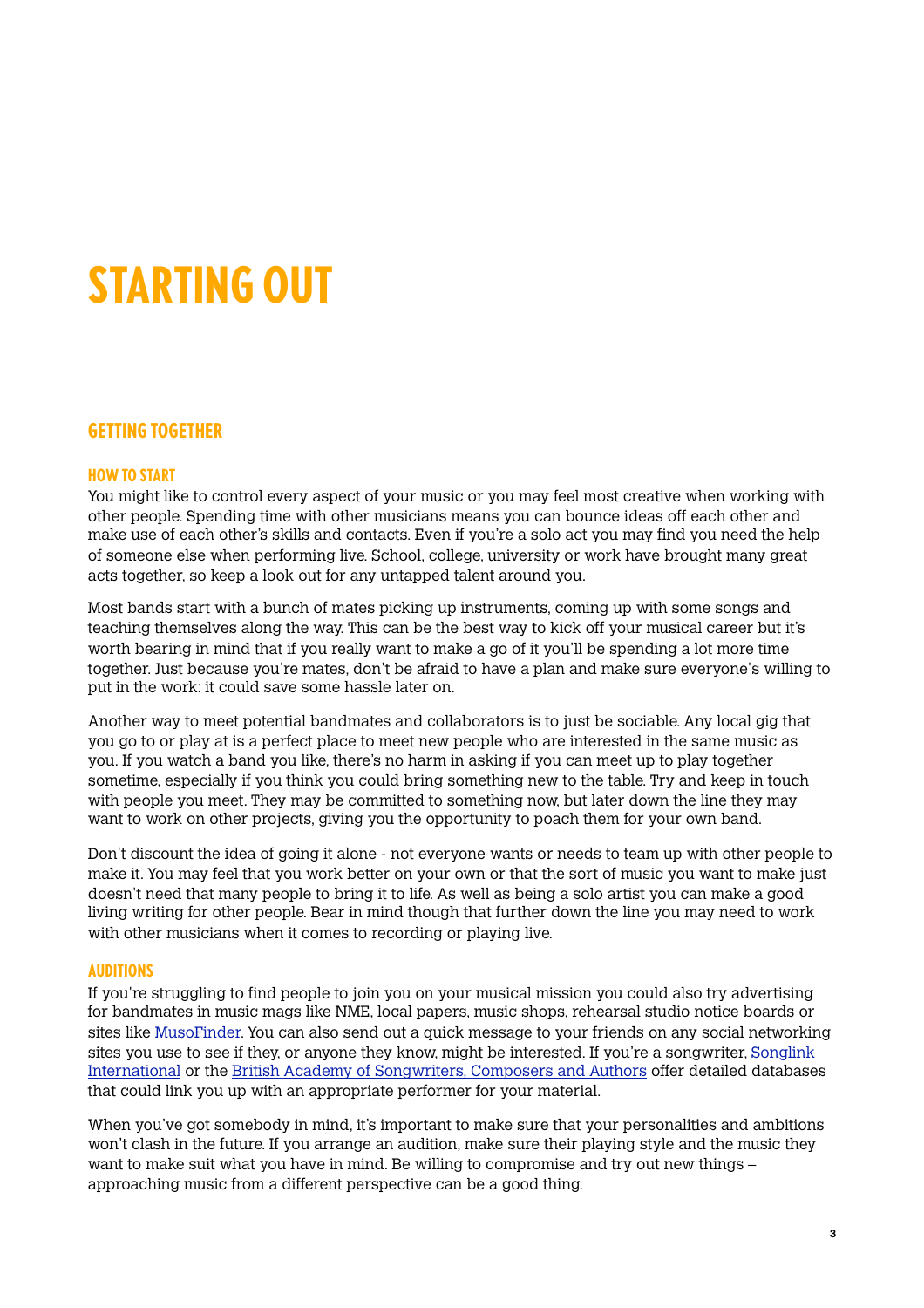the next stadium-filling superband if one of you would rather keep it as a Sunday afternoon hobby. This If you've already written material, play the person auditioning some of your songs. If you haven't got that far, ask them to come to the audition with a few ideas, and work it out from there. It can be awkward playing in front of strangers to start with, so try to keep relaxed and ask them what they think of the tracks you're working on. Try to be honest with each other. There's no point talking about being can also be a good time to discuss how often you'd like to practise, gig and record.

Reliability is key, so if they turn up an hour late and steaming drunk you should be looking elsewhere! To prevent cancelled rehearsals or shows it's best if you have the same amount of free time and money, similar work commitments and live fairly close to each other.

#### <span id="page-3-0"></span>**PICKING A NAME**

Choosing a name all members of the band are happy with can be very difficult. You want something punchy and memorable that reflects the music you make, but think carefully - are you sure you want people saying, "Hey look, it's that guy from Ill-Fated Colonic" in a few years time?

If you're having trouble deciding on a name to everyone's taste, try looking at some of your common interests. Films, books, song titles, lyrics and even historical figures have all been the basis for many successful artists' monikers. If you're really struggling, there are some random name generators online, like [Band Name Maker](http://www.bandnamemaker.com), that might offer some inspiration.

After the fights are settled and you've decided on a name, enter it into a few search engines and see what you get back. You might also want to see if anyone else has trademarked that name by looking on the [UK Patent Office](http://www.ipo.gov.uk) website. You may even want to register yourselves with [Band Name](http://bandname.com). Not only will you be able to see if anyone else has the same name but it may help your case down the line if there's a dispute over who had it first.

You may find that another band takes up your name once you've already become established. For information on what to do, head to the [Your Money and Your Rights s](http://www.bbc.co.uk/music/introducing/advice/yourmoneyandyourrights/gettinggoodadvice/)ection.

#### <span id="page-3-1"></span>**PRACTISING AND REHEARSING**

As well as a being a chance to play through your songs, rehearsals offer great opportunities to improve your skills and become a tighter live unit.

If you're in a group, arrange to practise at the same time and day(s) every week. Avoid weekends if possible, because family events or people heading out for the weekend can disrupt or postpone practices. Its also far more likely that one of you will be feeling worse for wear if you meet during the weekend, meaning less productive sessions. If you're a solo artist you may find it helps to set yourself regular times to work on your songs and practise playing. Try and stick to them. If you want a second opinion try setting aside time with a friend or another musician to bounce around ideas.

If you're practising at home you probably don't have the room for all your equipment, particularly a drum kit, so use these occasions to fine-tune details and sharpen-up your songwriting. They can also be good opportunities to discuss what you like about each track, and which parts could do with a revamp.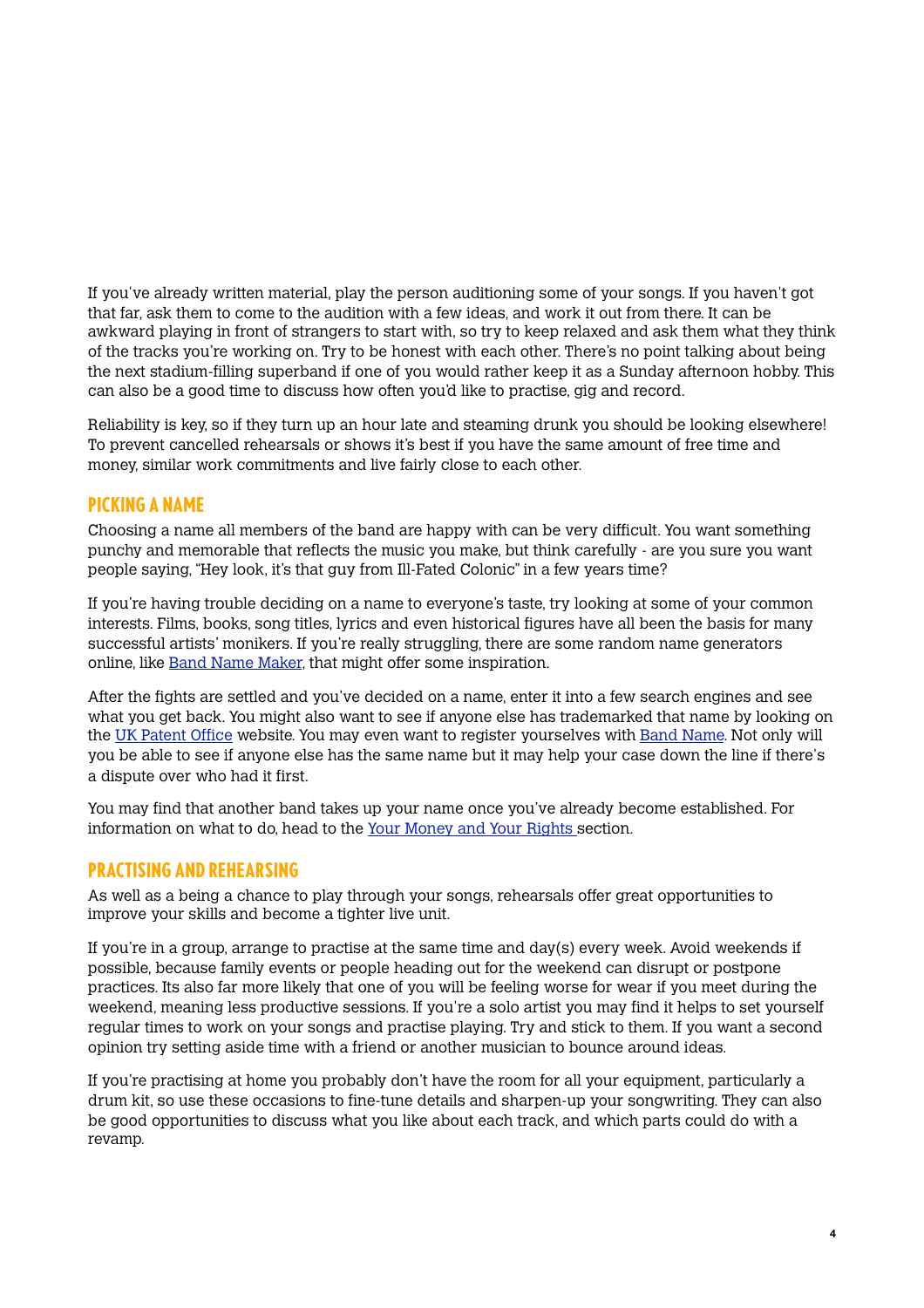It's worth booking yourself into rehearsal rooms in blocks so that you're all committed to being there for a few hours over the next few weeks. If you can find yourself a permanent base even better. For example, using their local pub gave [Pulled Apart By Horses](http://www.bbc.co.uk/music/introducing/artists/pulledapartbyhorses/) not only a place to rehearse but also somewhere to store their gear.

Some studios can only be booked for a minimum of three to four hours, which can be a pretty gruelling length of time if you've hit a creative block. Instead, think about sharing your practice time with another band, or wait until you've built up your repertoire a bit before booking. Building up a decent catalogue of songs can take a while and you don't want to get bored of playing the same couple of tracks over and over again each time you rehearse. It can be tempting to keep playing your newest songs because they're the most exciting to play, but don't neglect your old material. Make sure you can play all of your songs at the drop of a hat - you never know when you'll need to pull one out of the bag for an encore.

 In bands each member should try to come to each practice with a new idea or basis for a song. As you get more used to playing and writing in practices, you should try developing a song from this small idea by jamming together. To start with, they might be directionless, repetitive or just plain noise – but once you get used to each other's playing styles improvising like this can be a great way of creating new material.

You might find it helpful to record some of your jams and rehearsals to listen back to in between practices. You can play along to the recording to practise parts you need to improve, or write new ones. This could be particularly useful for a singer or lyric-writer, because they can take the tape away and work without holding up the other members of the band. Listening back to a track as a band is also a good way of taking an objective view of which parts work and which don't. Don't worry about the quality of the recording - as long as you can hear all the parts then it will do the job.

Practicing on your own is a key part of improving your skills as an artist. If you're in a group, make sure you iron out any kinks in your playing on your own time. That way you can make the most of playing together when you rehearse. You should obviously know how to play your own material, but playing it note-perfect every time will only come with practice. As a professional musician, you should aim to get to a stage where you can sail over the notes and concentrate on how you express them – leaving notes ringing or placing more emphasis on certain parts of a chord can make even a simple verse or chorus stand out from the crowd. If you're a singer, practise making up phrases on the spot that fit the melodies that you've written. If you forget your words when you're in front of a crowd, singing complete rubbish is better than standing there with your mouth open and looking for somewhere to hide.

However you choose to hone your skills, set yourself the goal of being the best prepared person ahead of your next group rehearsal. Practise whenever you get a chance. Singing in the shower may irritate your neighbours, but it's a great chance to hear your voice with natural reverb and to warm up ahead of a rehearsal – just be considerate to your housemates while you're clearing out your sinuses. Playing in front of a mirror may seem vain or ludicrous to an outsider, but it can be a great way of honing your performance and can help you to identify bad posture and technique that could cause you problems later in your career.

#### <span id="page-4-0"></span>**GETTING ON**

Aside from wanting to make good music together, it's important that all members of your band can communicate and get on well. It's likely that you'll have some professional differences at some point –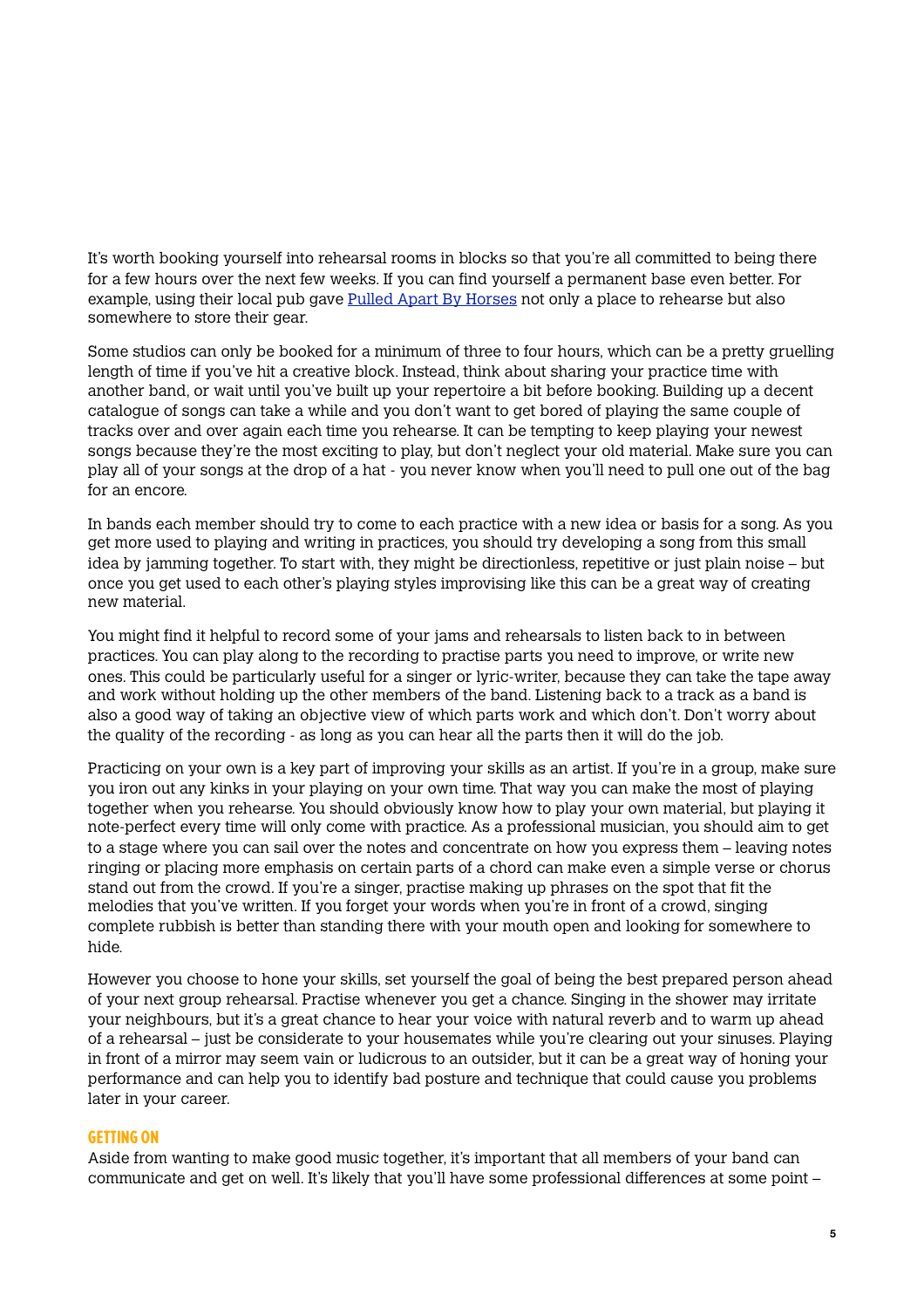so laying down the ground rules of how to be constructively critical can help to avoid someone throwing their toys out the pram later on. Remember that you're all on the same team - it's easy to be offended if someone says they don't like a part you're playing, but you'll need thick skin if you're going to get anywhere in the business and it's better that you hear it from your mates than an over-zealous journalist. You'll all care about the music you make, and sometimes it can be hard to be diplomatic when you feel very strongly about something. That said, you need to be able to criticise each other without anyone getting upset. It can be quite a knock to a newcomer's confidence if they don't feel they're making the grade, so don't go in all-guns-blazing about a minor detail. If you're writing material together, then it's important to give everyone's ideas a fair chance. If something's not working, don't be shy about saying why and how you think it could be improved.

If you want to make it as a band, you have to be professional. If it's going to be your livelihood, you need to make sure that every detail is the best it can be, and sometimes that means being told that something you've done hasn't made the grade on this occasion. Take criticism on the chin and work on your faults when you practise on your own – use it as a chance to improve your skills and look at the music you play objectively.

#### <span id="page-5-0"></span>**THE RIGHT GEAR**

Finding the right instrument for you is all down to personal choice. Most bands form around a basic line-up of guitar, bass and drums and maybe synths too so, we've focused on those. Just because it's the most common route doesn't mean you have to go for them too though. Exploring other instruments can give you an edge and make you stand out so find what's most comfortable for you. We've got guides for [DJs](http://www.bbc.co.uk/music/introducing/advice/startingout/djing/) and [producing at home](http://www.bbc.co.uk/music/introducing/advice/recording/aplacetorecord/homerecordingsoftware/) too if that's where your skills lie.

#### <span id="page-5-1"></span>**GUITARS**

Choosing which guitar you use depends on what sort of sound you want and how big your budget is. Normally, a guitarist in a band will own one or more of two main types: acoustic or electric.

Acoustic guitars give a warmer tone than electric guitars, caused by the string vibration resonating through the wooden cavity. This makes it the perfect choice for understated, mellow tracks or songs with a slow tempo. Put simply, acoustic guitars are great for evoking roaring fires and heartbreak and are also singalong-tastic due to their portability!

Strumming the strings of an electric guitar creates an electric signal that is then amplified and sent to speakers. Commonly used in everything from jazz to indie, via metal, they can have a more abrasive and jagged tone than an acoustic. In short, electric guitars are for the aspiring rock gods and goddesses among us.

When looking around for the body style you're after, there's a huge range out there. The Fender Stratocaster, Fender Telecaster, Gibson Les Paul and Gibson SG are all iconic designs, and while guitar geeks may guffaw at the idea of buying a "budget" guitar, you don't need to buy from the top rack to get a six-string that you'll fall in love with.

Perhaps your best bet is to see what equipment your favourite musicians use through photographs or fansites. Equipment will often be a topic on the forum of an artist's website.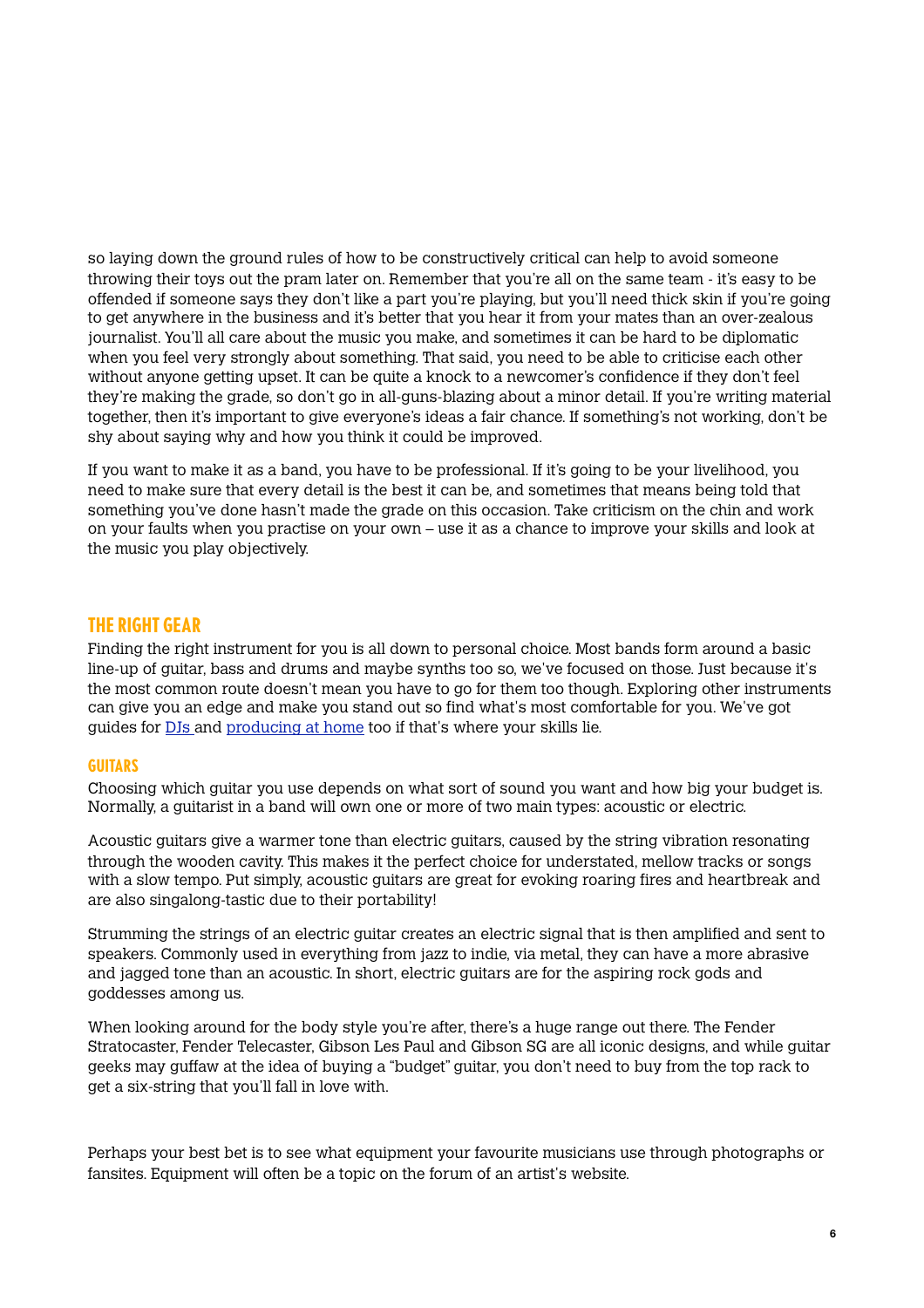music store before you commit to buying one. When you find the perfect guitar for you, you'll know. The Choosing a guitar is an extremely personal thing, so take your time to decide and try a few out at a majority of guitars are designed for right-handers but there are still plenty of options out there if you're left-handed. Ultimately, investing in a specially designed model will make life easier than trying to play the wrong way round or doing a Jimi Hendrix and playing a right-handed guitar upside down. Your local music shop should be able to help you and there are plenty of places worth checking out online like [Left Handed Guitars](http://www.lefthandedguitars.co.uk/) and [Guitar Guitar.](http://www.guitarguitar.co.uk/left_guitars.asp)

Unless you're determined to finger-pick all the time, you'll need some plectrums too. They can really help you develop smooth strumming and picking styles and cost pennies. Grab yourself a few different thicknesses and designs to see what suits you.

There are loads of accessories out there you may want to delve into, depending on your needs and style. Capos are used to change the pitch of the open strings - useful for finding new chords that would otherwise be unreachable - and slides are great for blues guitar work. Pedals come in all shapes and sizes for modifying your sound, but a beginner may want to opt for a 'multi-effect' model that'll give you everything from fuzz to flange. An E Bow is also a particularly nifty bit of kit – allowing a guitarist to simulate playing the strings with a bow. Used by everyone from Metallica to Radiohead, they can help you to create some incredible sounds from even the most budget electric guitar.

A tuner is also a useful investment. You can buy a variety of handheld electronic ones that produce a sound you then tune to. You can also buy ones that display on a screen what pitch you're at when you pluck a string, then you tune until it matches the correct note. If you play electric guitar you can also buy a pedal tuner you can control with your foot which goes on the ground with all your others meaning less fiddling around onstage.

#### <span id="page-6-0"></span>**BASS GUITARS**

Bass guitars are tuned to an octave lower than the four lowest strings of a guitar and offer a meatier sound, great for playing an underlying melody. A strong bass sound can radically change a track. For example, Peter Hook's lower-end bass became a trademark of New Order's sound. Along with a drummer, the bassist forms the rhythm section of a band. It's essential that they can play tightly together.

As with the guitar, deciding on the right bass is also dependent on the type of music you're making. Traditionally all bassists use a four string but, depending on the kind of music they want to create, it can be the norm for them to use types with extra strings.

For example, five string basses are used by heavy metallers while six string basses are often the domain of jazz and world musicians. The orchestral style double bass, meanwhile, is used by bluegrass, rockabilly and jazz musicians, and the acoustic bass is affiliated with more traditional Mexican music.

Your musical style can also dictate whether you end up using a fretted or fretless bass. A fretted bass is much easier to play than a fretless one and the fact it delivers a clipped, crisp sound makes it ideal for most rock music. In contrast fretless basses offer a smoother sound and give the player more freedom to move around the guitar neck, hence it's use in funk music.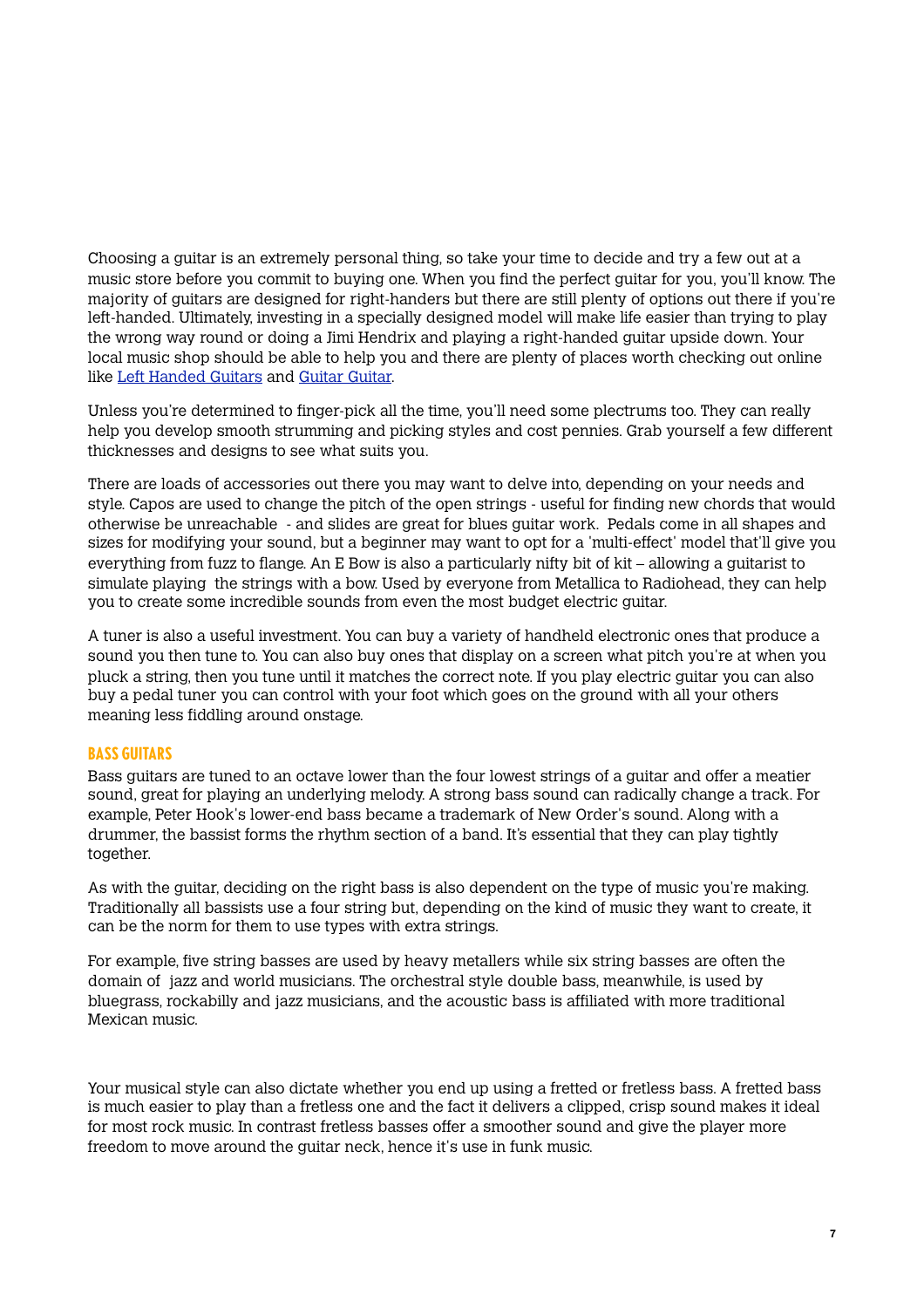As with other guitars there are plenty of different effects pedals out there for the electric bass. These can include anything from distortion pedals to compression units.

#### <span id="page-7-0"></span>**DRUMS**

The target of musicians' jokes across the land, the drummer is arguably the member of the band who has the greatest effect on how everyone else plays. If your drummer can't keep time, you're going to sound terrible. It's not an instrument suited to everyone – you'll need great coordination and timing to be good, but you'll probably have more fun than anyone else on the stage.

A standard five-piece kit consists of a bass drum, a snare, two toms, one floor tom and hi hat. You can add definition and drama to your playing by adding a crash or ride cymbal to your setup too. Probably the most overlooked part of the kit is in fact the stool. A good stool should be padded enough to be comfortable, not inhibit movement in your arms or legs and promote good posture.

Individual drums are normally described in terms of their size and depth - a common snare drum has a diameter of 14" and a depth of 5". Cymbal sizes vary, depending on how much sustain you want from them and your on personal style and preference. Playing along to your favourite albums or instructional DVDs, which you can buy at most music shops, are great ways to improve your technique and develop your own style.

#### <span id="page-7-1"></span>**KEYBOARDS AND SYNTHS**

Picking your first keyboard or synth can be a baffling experience, especially because there's a lot of confusion between the two. They can have similar functions and often look similar to the untrained eye.

A synth produces sounds by generating and combining different frequencies of signals, so they can produce some very individual sounds. You can buy synths with as few as 25 keys, up to a full pianosized 88. They generally don't have built-in speakers, so you'll need an amp or something similar to play through. They also tend not to have functions to arrange songs or record your tinklings. A synth should be your first choice if want to emulate the sound of another instrument, particularly if it'll be distorted, as you can fine tune many aspects of the instrument's sound.

Keyboards can replicate loads of different instruments and sound effects, from pianos, drums or bass through to comic helicopter sounds, but generally have fewer functions than synths – particularly in cheaper models. In-built speakers are more common, and the amount of keys vary from 61 – 88. Keyboards offer the travelling pianist the opportunity to play gigs without lugging a piano the size of a family saloon up the pokey stairs of a local venue. Most models will also let you record and arrange tracks so you can play over them in a live setting.

There are few useful features to look out for. Choosing a touch responsive keyboard will allow more expressive playing – putting you in greater control of how loud individual notes are, while a dual voice or layered facility will let you play one instrument with your left hand, and one with your right.

If you fancy a mish-mash of the two options, you might fancy a flutter on a workstation synthesiser. These combine the creative potential of a synth with the song-arrangement functions of a keyboard.

#### <span id="page-7-2"></span>**MICS**

If you're going to be singing, or playing instruments that aren't electrically wired, you're going to need some microphones. There are scores of different makes and models, all suited to certain situations and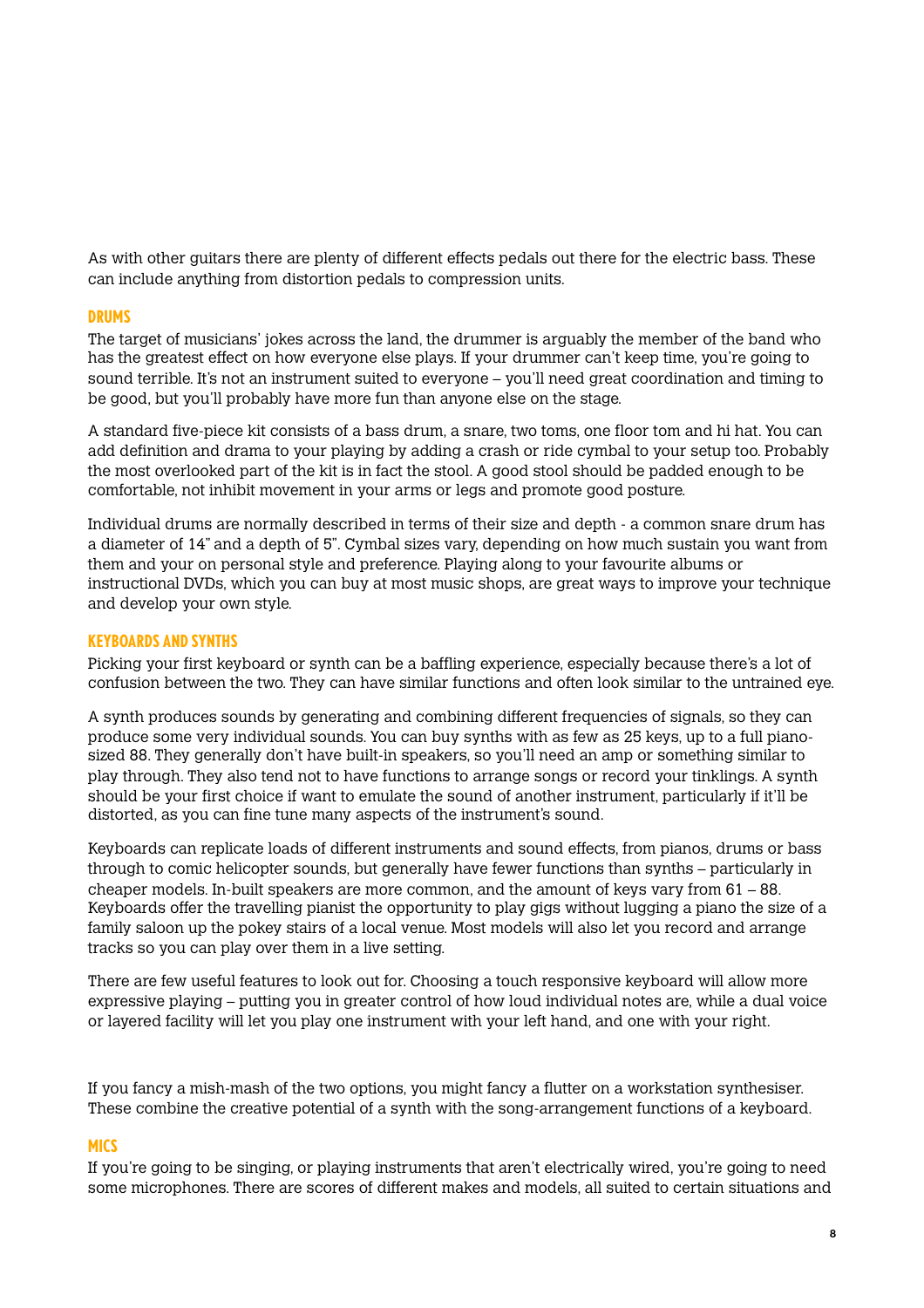not so good in others. Dynamic mics are fairly cheap, can take a bruising and are pretty versatile. They tend to be directional – meaning that they only pick up sound from the direction they are pointed in. While this will help to block out background noise like traffic, it also makes them unsuitable for capturing drums or recording a band playing in a small room. If you want to record a rehearsal or capture the sound of an entire room, see if you can get hold of a pressure zone mic (PZM) instead. If your multitrack or mixing desk doesn't support phantom power, you should avoid capacitor mics unless they also take batteries. Generally these mics can't be battery-operated and need to be powered by another piece of equipment. Always try before you buy and ask the store owner about their returns policy, just in case you're not happy with your setup once you get home.

Even the best mic can sound kind of lousy unless you've got a decent pre-amp. Mics put out small signals that are then amplified to a fuller sound by a circuit called a mic pre-amp. Your soundcard or mixer should have a pre-amp installed, but the quality of your recordings will depend on how good that preinstalled circuit is. When you're starting out you should be able to make do with what you've got, but if you're striving towards better quality recordings it might be worth getting a pre-amp box for around £100.

Most sound engineers and venues will provide mics when you're gigging, so you shouldn't need to have a huge stock of them yourself. If you're just starting out, you probably won't need to buy your own PA – they cost loads and can be a nightmare to move from place to place. It's probably only worth considering buying if you're gigging regularly or putting on your own nights and are renting one regularly.

#### <span id="page-8-0"></span>**AMPS**

It can be hard to decide which amplifier to get. The first decision to make is what size amp will suit you best. Amps are rated by wattage rather than physical size, but high-wattage amps do tend to be bigger. While it might be every aspiring rocker's dream to play in front of a wall of Marshall stacks, it's unlikely that you'll be needing one unless you regularly play arenas or stadiums. That considered, you're probably best off narrowing your search to combos – amps that combine the amplifier electronics with one or more speakers in one handy box. They're generally cheaper, easier to transport and take up less room.

A 30 watt amp will be more than enough for your bedroom, rehearsals and small gigs. A sound engineer will normally mic your amp up to the PA system when you play live, so you don't need to buy one that'll shake the plaster from the walls. Larger units will probably sound better, unless you invest in a tube amp.

When you're starting out, you'll probably be using a solid state amp. These are cheap and good for the early stages of your career. However, in terms of aural quality they can lack dynamic range, making it difficult to differentiate between guitar sounds.

When you get more gigs, a tube amp will become more appropriate. Not only are they better quality than a standard amp; creating a 'warmer' sound than the solid state ones, they are also technically less problematic. The only downside is that they cost a fair wad more than their solid state counterparts.

There is also the question of whether you need a combo amp or a head/cabinet unit. If you'll mainly be studio-based and playing in small clubs you'll probably be ok with an all-in-one combo unit.

However, if you're playing larger venues you would do better to invest in a 'head/cabinet' set up. These are so called because they're made up of the 'head', which is the actual amp, and the 'cabinet' which is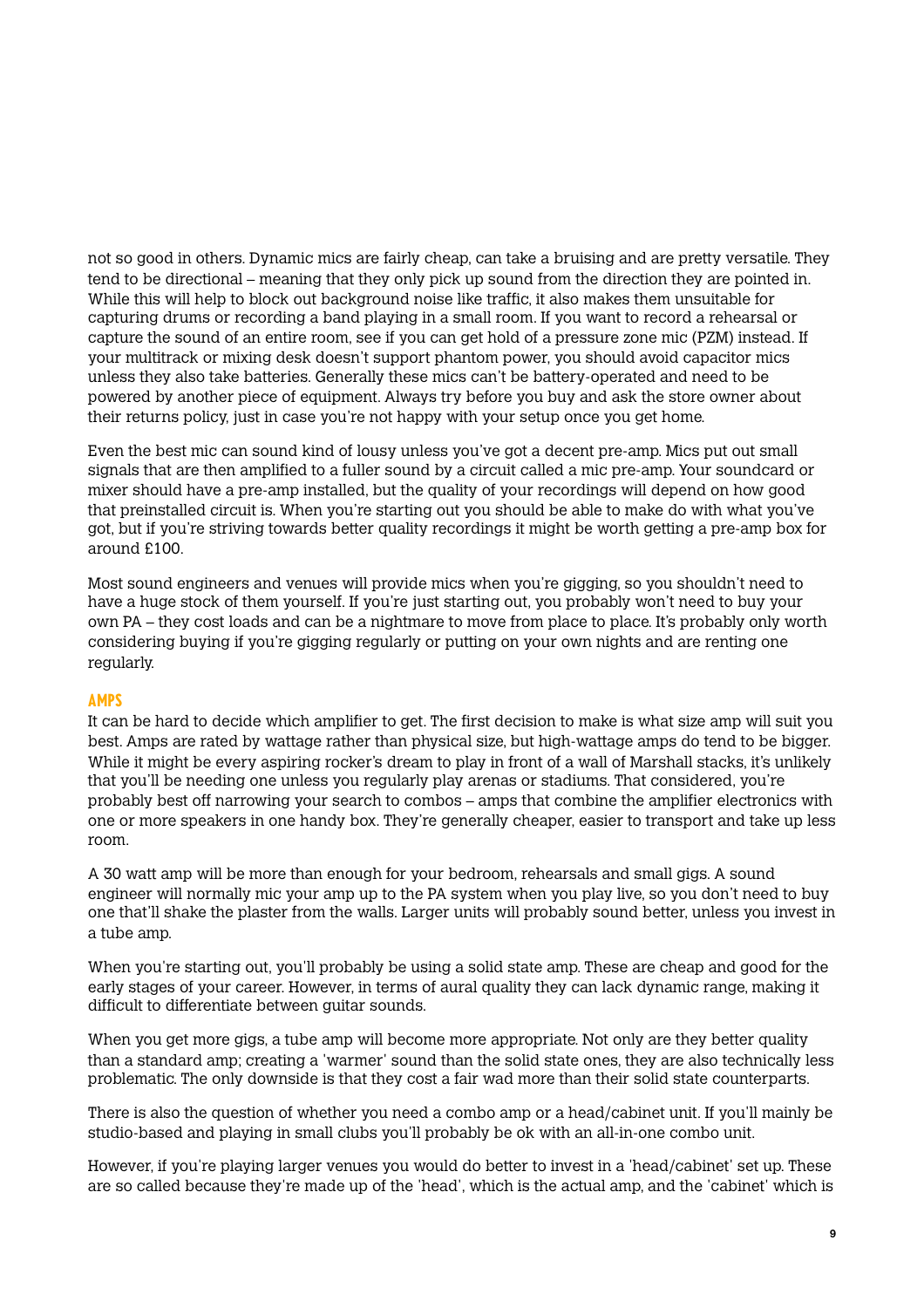a speaker. This setup gives you a louder sound on stage and is useful if you want to hear yourself over the rest of the band.

As a rule, if an amp doesn't have a 10 inch speaker, don't use it outside your bedroom. Smaller amps, 1-10 watts, are great for practising on your own, but will be drowned out by a drummer or other guitarist, so aren't suitable for jams.

If you're playing live and not using the local PA, an amp with two speakers is recommended. Standard 2x12 amps are small enough to store in your living or bedroom, fairly easy to lug around for practices and won't see you laughed offstage at medium-sized venues. However, whatever kind you use it's most likely your amp will be mic'd up to the PA. If you're a bassist and haven't got an amp the venue's sound engineer may allow you to plug straight into the PA too but, this often won't give you as strong a sound and gives you less control over your sound onstage.

Always try before you buy, bringing your own guitar and cable, and don't feel pressured to get a huge amp – a smaller amp with good tone will serve you better than a huge, cheesy sounding behemoth.

It's also vital you check whether your amp has a built-in clean/dirty channel. If not, and you want to rock out, you will need to invest in an extra FX-pedal.

### <span id="page-9-0"></span>**SONGWRITING**

#### <span id="page-9-1"></span>**WHERE TO START**

If you play an instrument, you'll have an advantage when writing songs. If you don't play, getting hold of a cheap keyboard or guitar could be a big help when writing melodies. You don't need to be a concert pianist or Coventry's answer to Slash – you can let other members of the band worry about that later – but tinkling the ivories or plucking those strings could help you develop new ideas.

learning to play the guitar whilst laid up with a broken foot helped her to start writing. That eureka moment can come in loads of different ways. For VV Brown it was giving up on the piano and using a customised one-string guitar that helped her learn to play the blues, for Kate Nash

up some tips <u>YouTube</u> has plenty videos offering tutorials, tips and tricks. If you're starting out you can buy chord books to expand your repertoire and learn which ones fit together in a particular key. It can also help to take a look at other people's music, both old and new, to get you started. See which chord progressions you like in other acts' songs and then adapt them to write a melody of your own. If you want to get an idea of how your favourite songs are put together don't be afraid to flick through sheet music books which you can pick up in music shops. You can find them online too at places like [Sheet Music Direct](http://www.sheetmusicdirect.com) or [Music Room](http://www.musicroom.com). If you're a guitarist there are also plenty of guitar tab sites like [Ultimate Guitar](http://www.ultimate-guitar.com) or [Guitare Tab.](http://www.guitaretab.com) If you'd rather see people in action to pick

Hard work can often be the missing ingredient when it comes to songwriting. Just ask [Marina Diamond](http://www.bbc.co.uk/music/introducing/artists/marinaandthediamonds/)  who by her own admission took time to get it right. Keep plugging away at writing and your own style will soon develop. Before you know it, you'll have some half decent tunes. Try mixing up the verse from one song with the chorus of another – it might just give you another idea for a track.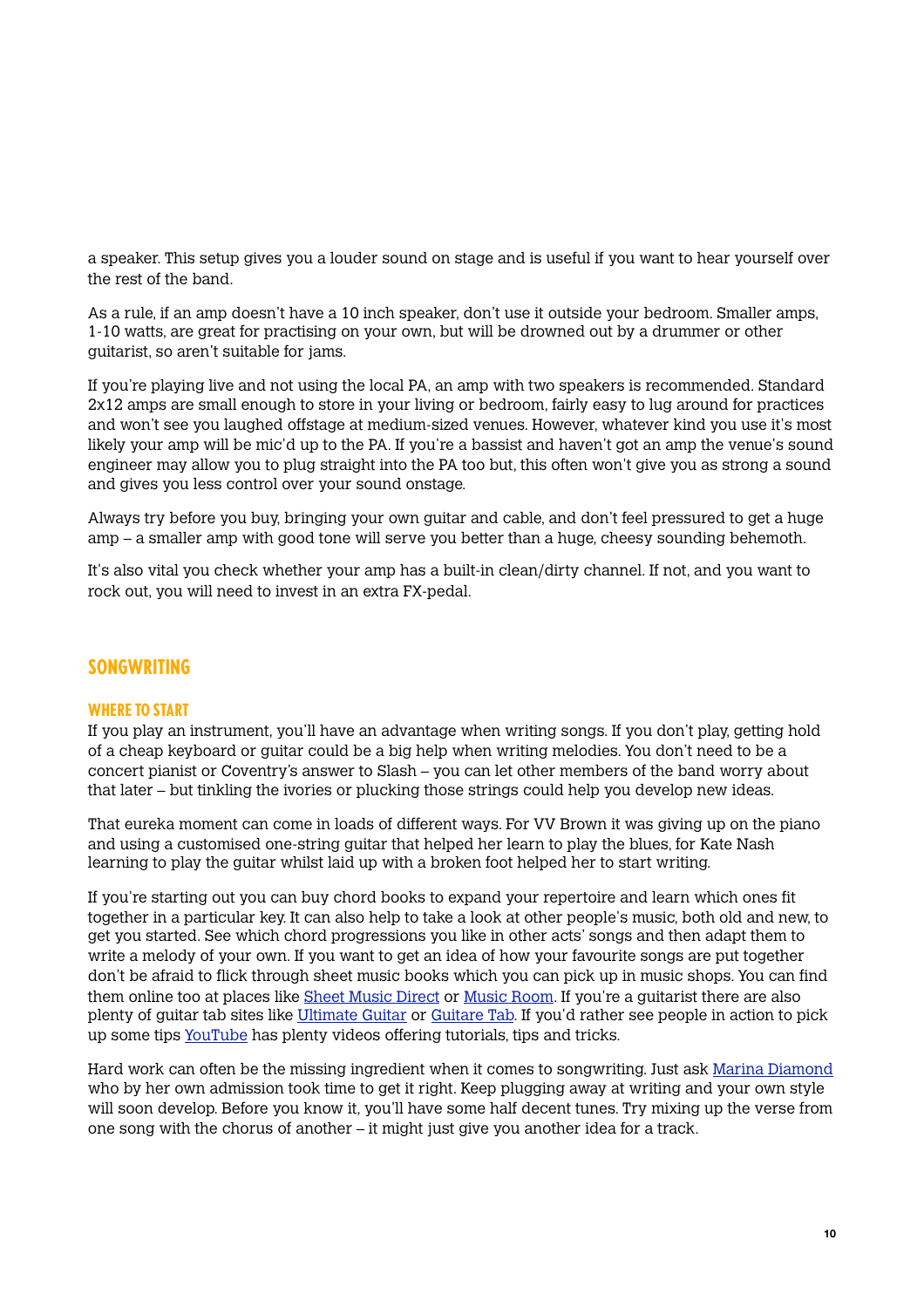It's also worth experimenting with different ways of starting and ending songs, as well as varying how you lead into your choruses. Remember, now is the time to experiment and no one else needs to hear your ideas until you're ready. Even bad ideas can help to shape your style.

Be prepared for inspiration to come at any moment. If that killer melody or a way to make that middle eight work suddenly pops into your head you don't want to forget it. Don't be shy about using the memo function on your phone or a little dictaphone to capture any off-the-cuff ideas you may have.

#### <span id="page-10-0"></span>**LYRICS**

You wouldn't want to be a songwriter unless you felt you had something to say. Writing lyrics gives you the chance to directly communicate with the audience and let them know what you like, what you don't, how you feel and why. Your words could be controversial and upfront or meek and tender, but try not to overcomplicate things. Your lyrics should compliment your music, not dominate over it - so there's no need to sing for every second of the song. A tune won't flow properly if the rhyme scheme is too forced and you should keep an eye out for any clichéd phrases you might have used. There's bound to be a more interesting way of putting what you're trying to say. If you feel comfortable it can be worth letting someone else cast an eye over what you've written - they may spot some weak spots you may have missed.

There really are no right or wrong answers, just try to draw inspiration from everything around you. Even crossword clues and headlines can spark an idea. You could write about the people you know, the places you go, the things you want or the things you've lost – it's completely up to you. Many musicians, like Elbow's Guy Garvey or Paul Smith from Maxïmo Park, find it handy to keep a notebook to jot down ideas as they come to them. It's an example worth following, especially if you like to write about people and events around you.

Bear in mind too that lyrics don't have to be conventional - Sigur Rós constructed their own version of Icelandic for their album ( ) while Radiohead recorded the lyrics for their song Like Spinning Plates backwards. Once you feel comfortable try breaking some of the rules. Remember, you don't have to have lyrics at all - look at the likes of Mogwai, [Gallops](http://www.bbc.co.uk/music/introducing/artists/gallops/) or Explosions In The Sky who operate purely as instrumental acts. If you don't want to go the whole hog just working on one or two instrumental numbers can also add a bit of variety to what you do.

#### <span id="page-10-1"></span>**DJING**

#### <span id="page-10-2"></span>**DECKS**

If you're starting out as a DJ, the choice of equipment available can be a bit dazzling - so it can be hard to pick gear that will help you on your way to stardom. How much you want to spend on your equipment is up to you, but it's worth investing in kit that will be reliable and transportable.

It may upset the purists but these days many DJs prefer to work off a hard-drive and a laptop. Programs like [Ableton,](http://www.ableton.com) [Serato](http://www.serato.com) or [Traktor](http://www.native-instruments.com/newreleases/%23/en/products/dj/traktor-pro) are used by the biggest names and allow you to beat match and play around with tracks live. They don't come cheap so it may be worth downloading a free demo from the manufacturers' websites to see which you like most. There are plenty of cheaper alternatives around too so have a good look around and chat to people you know to see what they use. Whatever you end up with just make sure you've got a computer with enough processing power to let things run smoothly.